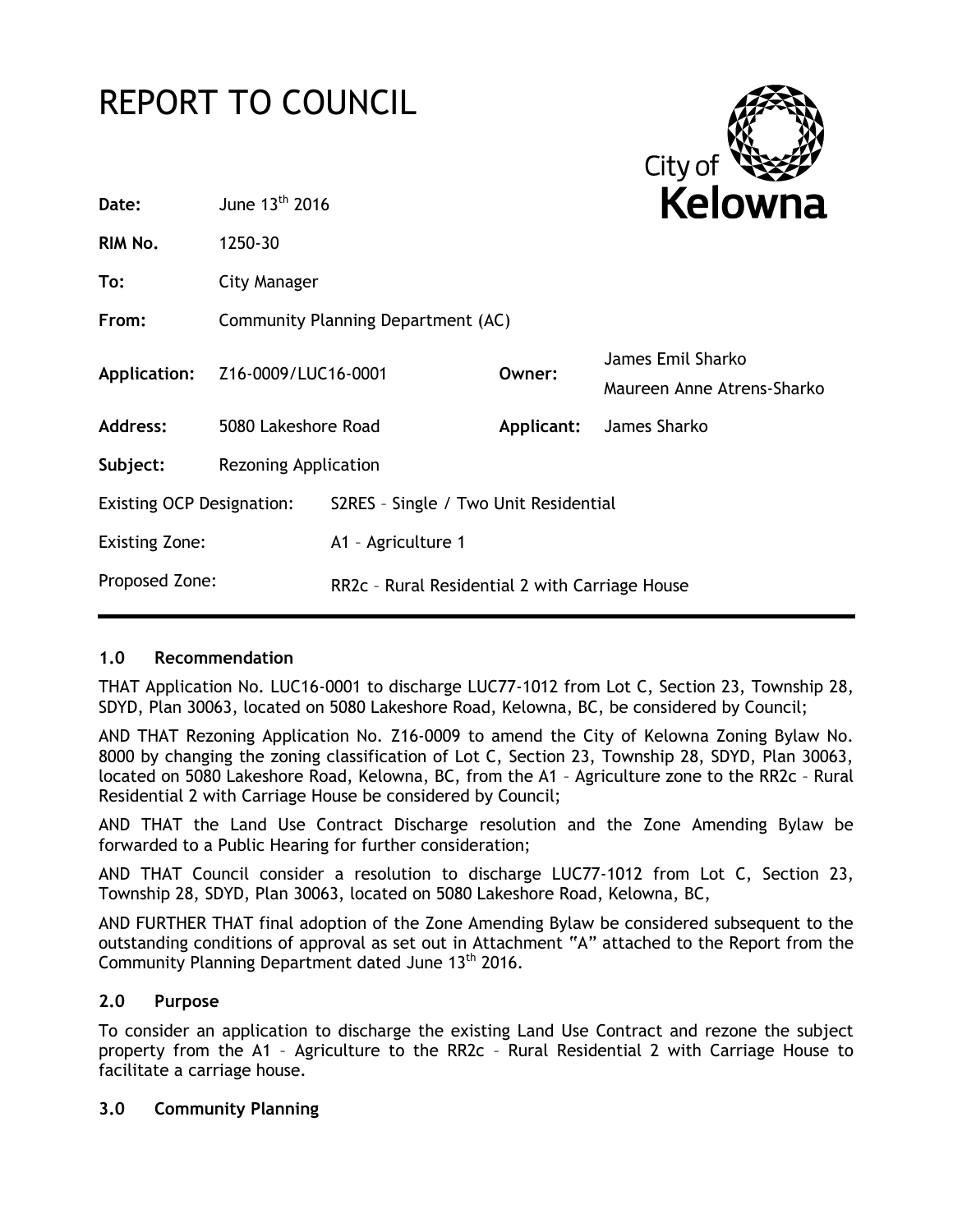The applicant is seeking to convert the accessory building, under construction, on the south end of the property to a carriage house. However, the property is currently under regulation of a Land Use Contract which does not permit the development of a carriage house. The existing Land Use Contract (LUC) on the subject property was created in 1976 to allow for one single family residential dwelling per lot on Lakeshore Road with the possibility of an additional structure as an accessory building. Community Planning supports the request for the LUC discharge and rezoning as it complies with the 2014 amendment of the Local Government Act. The LUC will be discharged through the rezoning process, in accordance with Council Policy No. 282.

Land Use Contracts will be dissolved by 2024 and Local Governments must have the appropriate underlying zoning in place by 2022 (see Land Use Contract process & history in the Background section). Due to this requirement of the Local Government Act, Staff are recommending whenever a property owner applies to discharge a Land Use Contract, that staff initiate the process to eliminate the whole LUC. Eliminating LUC77-1012, in this case, triggers terminating the LUC and rezoning the two adjacent parcels (5064 and 5076 Lakeshore Road). This approach will help alleviate the future work load of eliminating and rezoning all LUC's at one time.

As a result of the recommended process, Staff are proposing to terminate LUC77-1012 on 5064 and 5076 Lakeshore Road as well as rezone those properties to RR2 – Rural Residential. Terminating a LUC is different from discharging a LUC (discharged is proposed for 5080 Lakeshore Road). Terminating a LUC eliminates the contract one year after Council adopts the bylaw whereas discharging the LUC eliminates the contract immediately after Council adopts the bylaw.

Overall, Staff are supportive of increasing rental housing options through the additions of carriage houses. Staff are supportive of carriage houses in the front yard when properties are large in size and are fronting onto Okanagan Lake. Additional variances will appear in the Development Permits for both the carriage house and the beach pavilion. Should Council support the proposed zoning change, the variances will come forth to Council for formal consideration with the Development Permit. The variances are outlined in the 4.4 Zoning Analysis Table.

In fulfillment of Council Policy No. 367 respecting public consultation, the applicant undertook neighbour notification by individually contacting the surrounding neighbours within a 50 metre radius.

### **4.0 Proposal**

### 4.1 Background

The province first experimented with contract zoning in 1971. The Land Use Contract was a tool that entered into use in the 1970's before it was eliminated on November 15<sup>th</sup> 1978. The purpose of the tool was to allow local governments to arrive at agreements with specific developers to grant development rights over and above what was allowed under current zoning. This was typically done in exchange for commitments by developers to help finance the infrastructure costs of development.

However, issues have arisen, specifically with the continued application of land use contracts as they supersede any subsequent bylaw dealing with land use and development including: Zoning Bylaws, Development Cost Charge Bylaws, and Development Permits. From 1978 to 2014, municipalities or the owners of the land could not unilaterally discharge, cancel, or modify the land use contract without the other party's consent. The Local Government Act was amended in 2014 stating all land use contracts in the province will be terminated as of June  $30<sup>th</sup>$  2024. Land use contracts will remain in force until that date. This provides property owners with ten years to complete any development authorized by their land use contract unless the LUC is terminated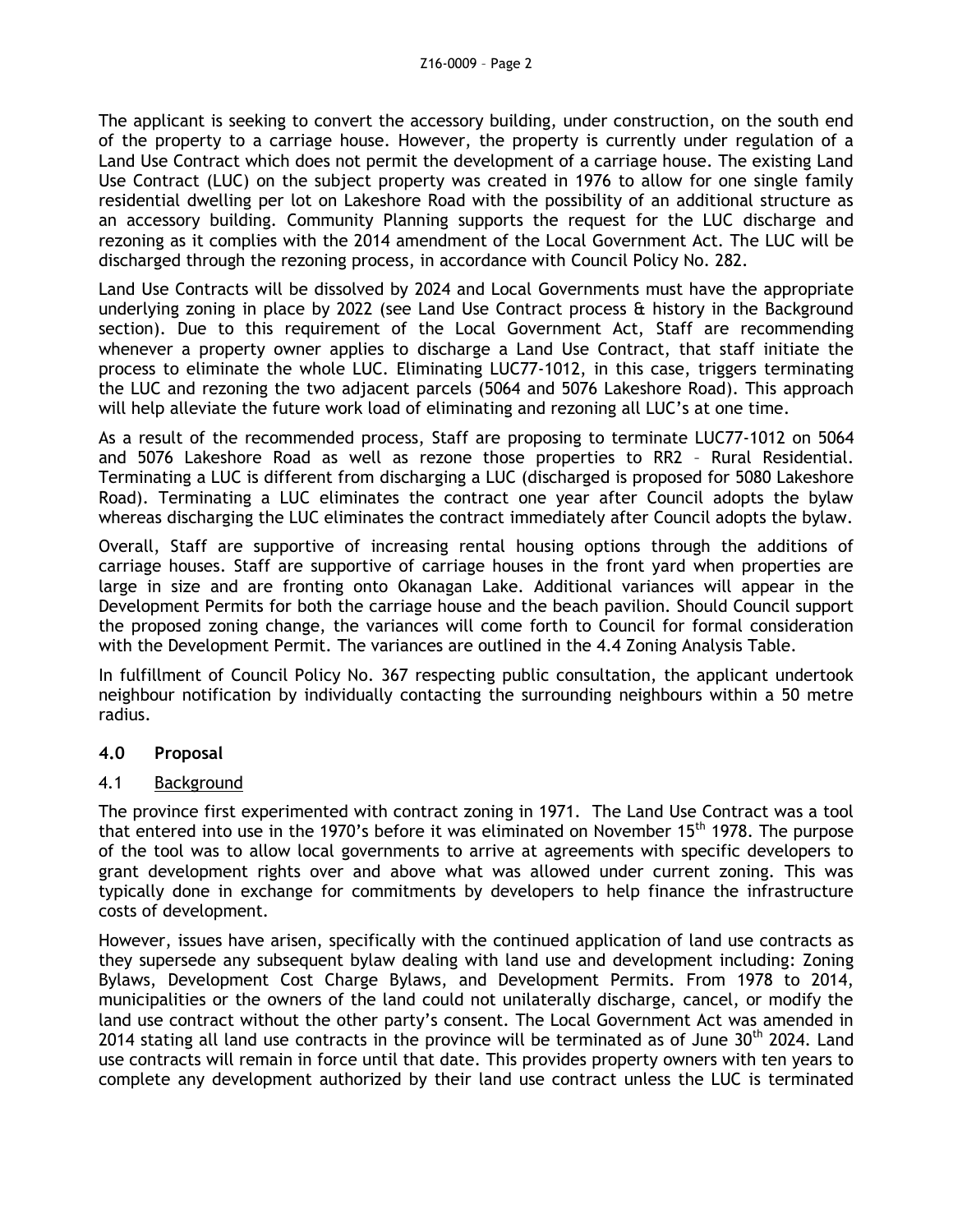prior to that date. By June  $20<sup>th</sup>$  2022, local governments must have appropriate zoning regulations in place to replace land use contracts upon their termination.

In addition, local governments must provide notice to each owner that the termination of land use contract is occurring 1 year after adoption and must provide notice of what the new zoning regulations are that apply to the land.

### 4.2 Project Description

The applicant is seeking to build a dwelling with a supporting carriage house by rezoning to RR2c – Rural Residential 2 with Carriage House. To allow for this rezoning the current LUC will be discharged. The property has one dwelling and an accessory building that are under construction and is looking for an immediate discharge of the LUC for allowance to convert the accessory building to a carriage house. Further, the applicant is proposing a beach pavilion that Council will consider under the Development Permit and Development Variance Permit subject to adoption of the LUC discharge and rezoning application.

### 4.3 Site Context

The subject property abuts Lakeshore Road on the northwest side. The property is designated S2RES – Single/Two Unit Residential in the Official Community Plan and the surrounding area is low density residential. The subject property is  $4816 \text{ m}^2$ . Adjacent land uses are as follows:

| <b>Orientation</b> | <b>Zoning</b>                    | <b>Land Use</b>           |
|--------------------|----------------------------------|---------------------------|
| North              | W1 - Recreational Water Use      | N/A                       |
| East               | LUC 77-1012 (A1 - Agriculture 1) | Single family residential |
| South              | RU1 - Large Lot Housing          | Single family residential |
| West               | RR2 - Rural Residential 2        | Single family residential |

**Subject Property Map:** 5080 Lakeshore Road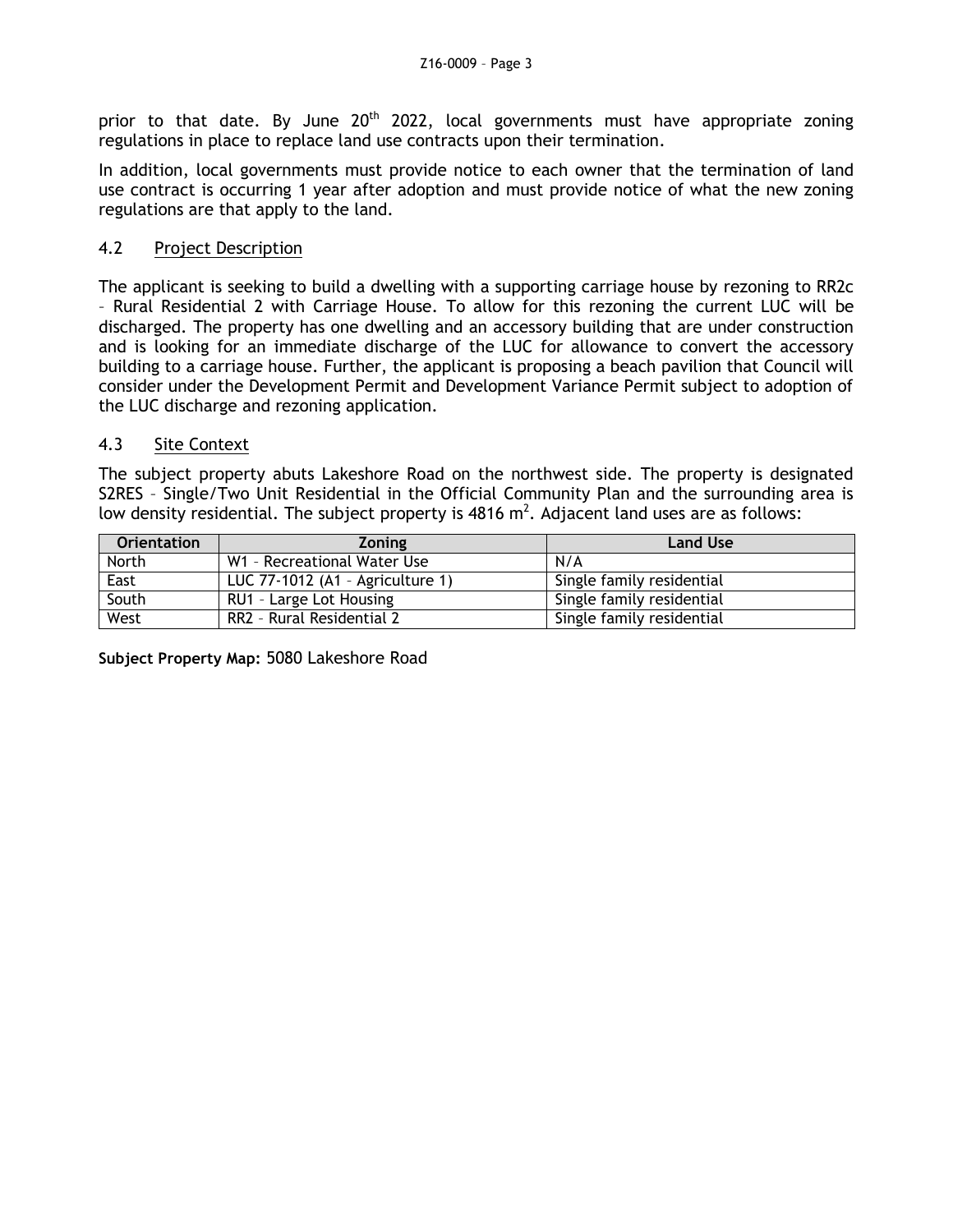

# 4.4 Zoning Analysis Table

| <b>Zoning Analysis Table</b>                            |                                            |                                  |  |  |  |
|---------------------------------------------------------|--------------------------------------------|----------------------------------|--|--|--|
| <b>CRITERIA</b>                                         | <b>ZONE REQUIREMENTS</b>                   | <b>PROPOSAL</b>                  |  |  |  |
| <b>Development Regulations</b>                          |                                            |                                  |  |  |  |
|                                                         | <b>Carriage House</b>                      |                                  |  |  |  |
|                                                         | Principle building must be                 | Carriage house is located in the |  |  |  |
| Location                                                | between front yard and                     | between the front yard and the   |  |  |  |
|                                                         | carriage house                             | principle building o             |  |  |  |
| Floor Area                                              | $90 \text{ m}^2$                           | $90 \text{ m}^2$                 |  |  |  |
| Height                                                  | 4.8 <sub>m</sub>                           | $5.89$ m $\odot$ *               |  |  |  |
| <b>Front Yard</b>                                       | Min. 6 m                                   | $13.56 \; m$                     |  |  |  |
| Side Yard (east)                                        | $\overline{M}$ in. 3 m                     | $>20$ m                          |  |  |  |
| Side Yard (west)                                        | Min.3 m                                    | 6.62 m                           |  |  |  |
| Rear Yard                                               | Min. 9 m                                   | 116.76 m                         |  |  |  |
| Max. Upper Story Floor Area<br>Relative to Bottom Story | 75%                                        | 107% ๏                           |  |  |  |
| Regulations                                             |                                            |                                  |  |  |  |
| <b>Beach Pavilion</b>                                   |                                            |                                  |  |  |  |
| Height                                                  | 4.5 <sub>m</sub>                           | 3.3 <sub>m</sub>                 |  |  |  |
| <b>Front Yard</b>                                       | 6 m                                        | 112.06 m                         |  |  |  |
| Side Yard (east)                                        | Min. 3 m                                   | 5.59 m                           |  |  |  |
| Side Yard (west)                                        | Min.3 m                                    | 14.09 m                          |  |  |  |
| Rear Yard                                               | Min.3 m                                    | 50 <sub>m</sub>                  |  |  |  |
| Okanagan Lake Sightlines                                | $\overline{0\%}$ in 60 $\degree$ Sightline | 100% in 60° Sightline®           |  |  |  |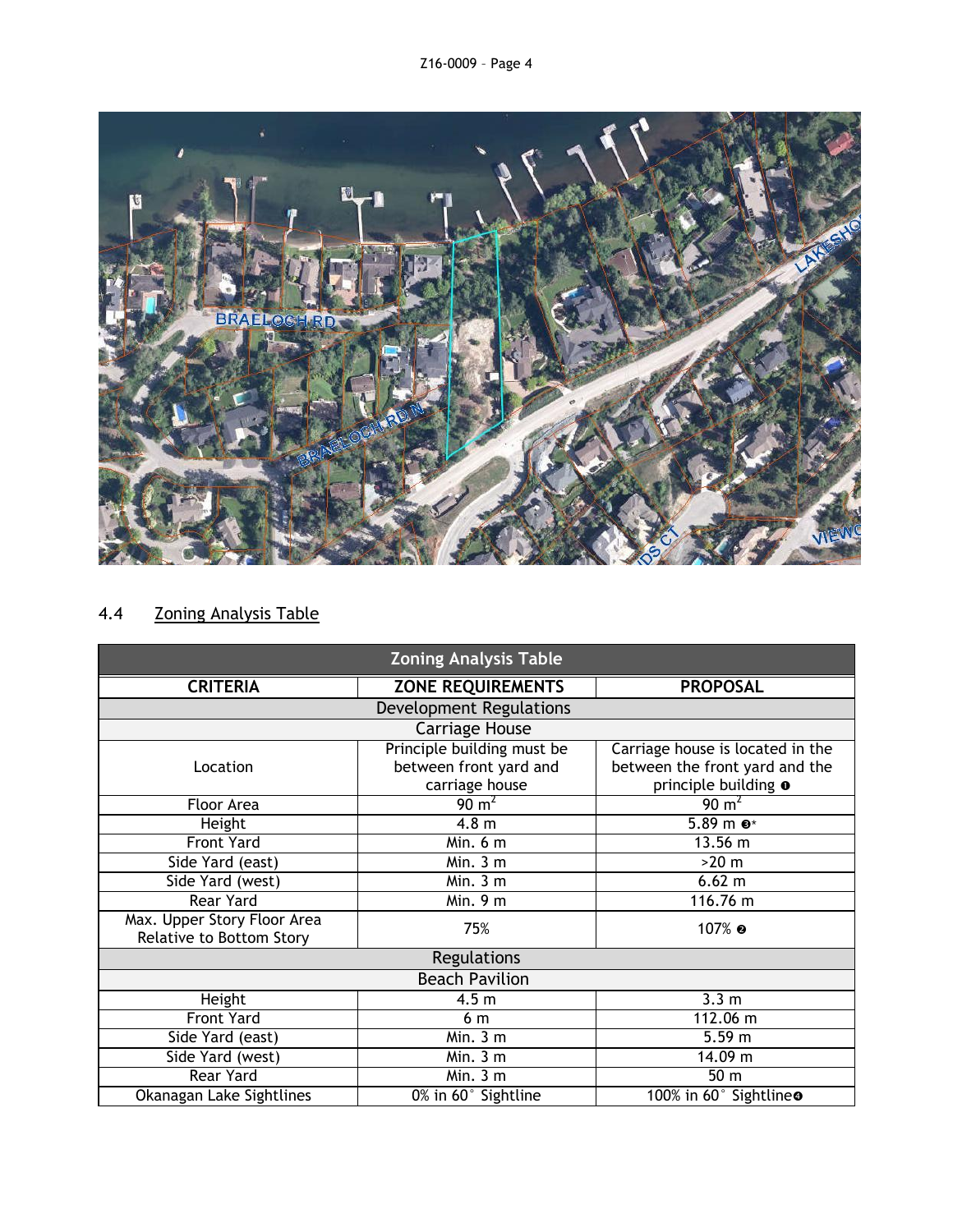**O** Carriage House Location Variance

- **@** Carriage House Increase Upper Story Floor Area
- $\odot$ \* Carriage House Increase Maximum Height (depending on walkout exemption)

Beach Pavilion – 60 Degree Sightline Variance

### **5.0 Current Development Policies**

5.1 Kelowna Official Community Plan (OCP)

#### **Chapter 5: Development Process**

**Compact Urban Form.**<sup>1</sup> Develop a compact urban form that maximizes the use of existing infrastructure and contributes to energy efficient settlement patterns. This will be done by increasing densities (approximately 75 - 100 people and/or jobs located within a 400 metre walking distance of transit stops is required to support the level of transit service) through development, conversion, and re-development within Urban Centres (see Map 5.3) in particular and existing areas as per the provisions of the Generalized Future Land Use Map 4.1.

5.2 Council Policy No. 282 – Strategy for Elimination of Remaining Land Use Contracts

**Council Policy No. 282.<sup>2</sup>**Includes the following statements:

- That a Land Use Contract be discharged for any contract where there has been a change in use or density from what it was originally intended by the Land Use Contract;
- That the City of Kelowna initiate proceedings to discharge the contacts subject to consultation with affected owners of the land and subject to prior approval by council with regard to affected contracts;
- That priority be given to terminate Land Use Contracts having a significant financial impact or those Land Use Contract that enable development contrary to the fulfilment of community objectives.

### **6.0 Technical Comments**

- 6.1 Building & Permitting Department
	- 1) Development Cost Charges (DCC's) are required to be paid prior to issuance of any Building Permits.
	- 2) Operable bedroom windows required as per the 2012 edition of the British Columbia Building Code (BCBC 12).
	- 3) Provide the City of Kelowna Bulletin #88-02 (Secondary Suites Requirements in a single family dwelling) for minimum requirements. The drawings submitted for Building Permit application is to indicate the method of fire separation between the suite and the garage
	- 4) Range hood above the stove and the washroom to vent separately to the exterior of the building. The size of the penetration for this duct thru a fire separation is restricted by BCBC 12, so provide size of ducts and fire separation details at time of Building Permit Applications.

<sup>1</sup>  $1$  City of Kelowna Official Community Plan, Policy 5.2.3 (Development Process Chapter).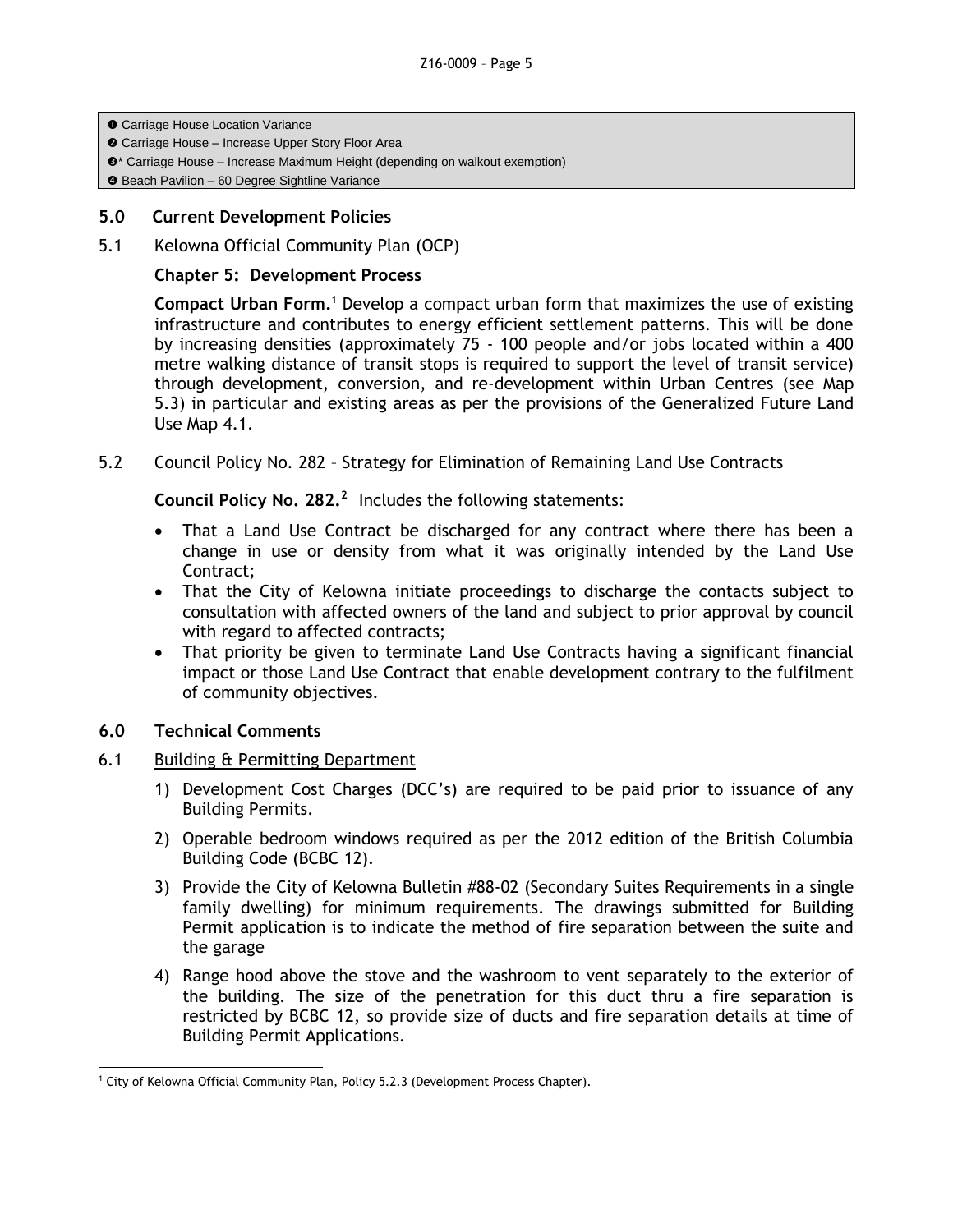- 5) A fire rated exit stairwell is required from the suite to the exterior c/w fire rated doors that open into the stairwell and a fire rating on the bottom of the stairs. Please provide these details on the building permit drawing sets. Exit doors are required to swing on a vertical hinge and not a barn door style
- 6) Full Plan check for Building Code related issues will be done at time of Building Permit applications.
- 6.2 Development Engineering Department
	- See attached report dated March 17, 2016
- 6.3 Fire Department
	- 1) Requirements of section 9.10.19 Smoke Alarms and Carbon Monoxide alarms of the BCBC 2012 are to be met.
	- 2) Access to the main house appears difficult for a fire truck.
	- 3) Should a gate be built, ensure that a truck can fit through/under. A fire department lockbox is recommended for emergency access
	- 4) Fire flows of 60 L/sec is required for a single family dwelling location of hydrants should meet the subdivision bylaw.

# **7.0 Application Chronology**

| Date of Application Received:       | <b>February 11, 2016</b> |
|-------------------------------------|--------------------------|
| Date Public Consultation Completed: | April 26, 2016           |

### **Report prepared by:**

| Cseke, Planner<br>Adam<br>$\mathbf{f}$ | Jenna Ratzlaff, Summer Student                                                                                    |
|----------------------------------------|-------------------------------------------------------------------------------------------------------------------|
| Reviewed by:                           | Terry Barton, Urban Planning Manager<br>Approved for Inclusion: Ryan Smith, Community Planning Department Manager |

### **Attachments:**

Development Engineering Services Memo